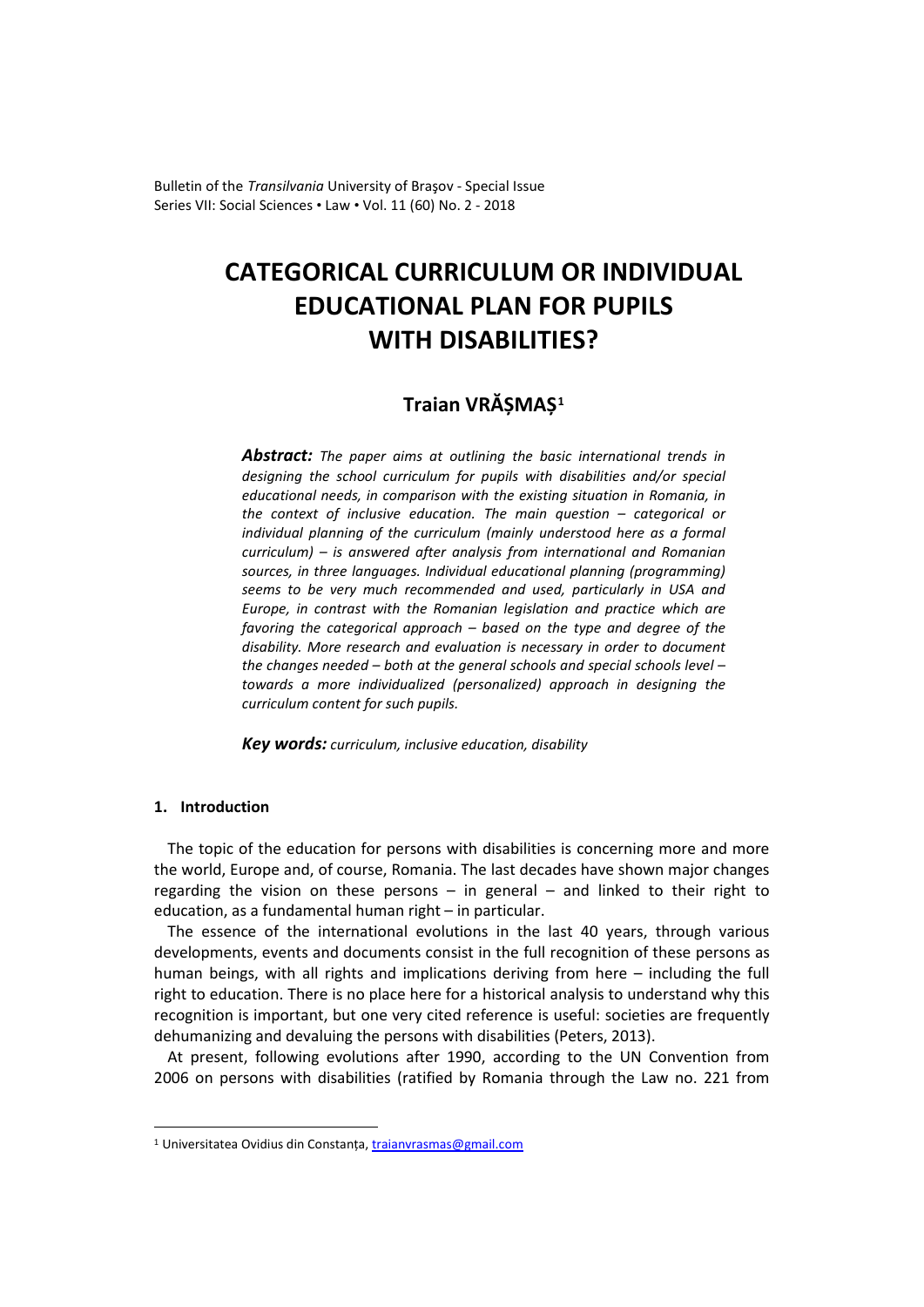2010) the right to education for children and youngsters with disabilities means the right to inclusive education.

#### **2. Basic Concepts**

Curriculum is what is learnt and what is taught (the content); how it is achieved (teaching and learning methods); how it is assessed (exams for instance); the resources used (textbooks and other supports to aid the teaching and learning (UNESCO, 2004).

The basic meaning to be used here will be *formal curriculum,* referring to the contents of teaching and learning form schools, reflected in *official documents –* formal study plans, syllabus, curriculum guidelines and recommendations of the central educational authorities.

*Inclusive education* – it is a notion having numerous definitions and interpretations – in the literature of the field – and often elements of confusion, particularly when relating to integrated education. If initially it has started by focusing on the persons with disabilities, nowadays inclusive education comprises all human groups having a risk for marginalization and/or exclusion, thus having a need for a special attention, in order to effectively benefit from equal rights and opportunities in education.

UNESCO (2009) is defining inclusive education as a continuous process, aiming at offering quality education for all, while respecting diversity and different abilities and needs, learning features and expectations of pupils and communities, thus eliminating all forms of discrimination.

Inclusive education is a component of The Millennium Goal for sustainable development no. 4 reiterated at the World Conference of Education from Incheon, 2015. The quintessence of the vision re-launched here for the next 15 years (until 2030) was "Towards an inclusive, equitable, quality education and lifelong learning for all".

Disability is a concept which has evolved very much in the last decades. At present the most accepted area of significance is correlated with the UN Convention from 2006 (Law no. 221/2010), where this notion is also influenced by the international definition of WHO (2001, 2007).

"Persons with disabilities include those who have long-term physical, mental, intellectual or sensory impairments which in interaction with various barriers may hinder their full and effective participation in society on an equal basis with others." (UN Convention, 2006, Article 1, Purpose).

Another quote from this Convention is also very important: "States Parties shall take all necessary measures to ensure the full enjoyment by children with disabilities of all human rights and fundamental freedoms on an equal basis with other children (Article 7, 2).

From the author point of view an important motivating impulse for producing this contribution was an invitation from The Romanian Institute of Education Sciences, May 2017, to take part in a working group – organized by the Romanian Ministry of National Education – focalizing on the revision of the formal curriculum from our special education schools.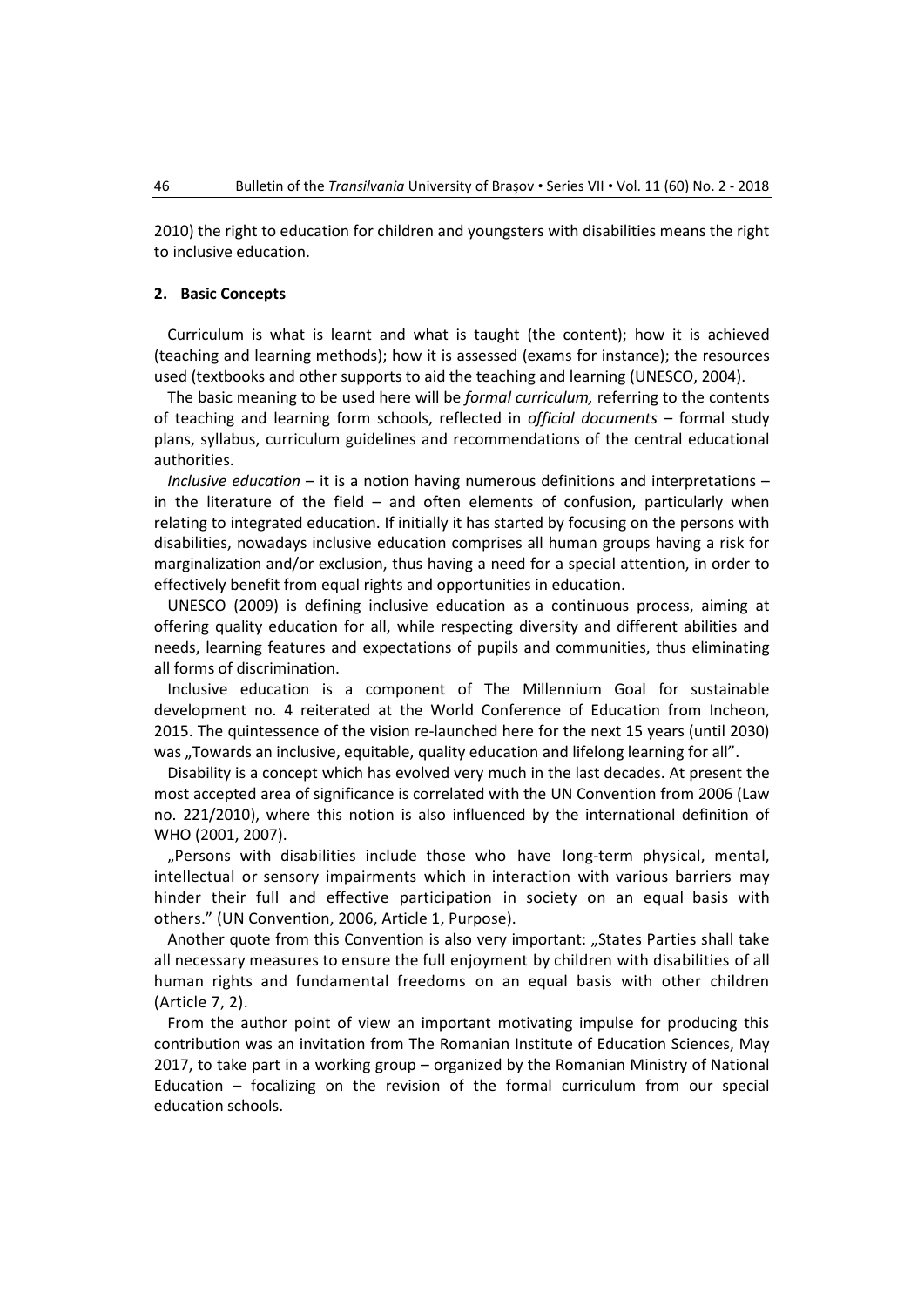I have launched and made more profound previous personal investigations on this topic, during the last summer, starting from the questions:

*- Which might be at present the dominant vision and trends in the world regarding the educational curriculum for children and youngsters with disabilities?*

*- How was (it still is) the curriculum for pupils with disabilities designed in Romania and what should be done in the future?*

#### **3. Objectives and Methodology**

#### **3.1. Objectives**

- 1. To investigate the evolution of the international vision and its major dimensions linked to designing a curriculum for pupils with disabilities
- 2. A synthesis analysis of the way in which the official curriculum for pupils with disabilities is conceived at present time in countries from Europe and North America
- 3. A short review of the Romanian situation regarding the formal curriculum and other forms of designing services and interventions for children and youngsters with disabilities

## **3.2. Methodology**

The basic methods used in data collection were the literature review, document and content analysis.

The basic criteria in the selection and analysis were:

- The connection with the study topic and the key words.
- Documents and international texts, with an emphasis on those appeared in the last 15 years, in English and French.
- Documents by international organizations (UN, UNESCO, WHO, UNICEF).
- Reference texts (the most cited internationally), the majority being meta-analysis type.
- Curricular documents produced in the Romanian language, particularly after 1998.

# **4. Main Findings**

### **4.1. Data from the literature review**

Analyzing the curriculum for pupils with disabilities should recognize from beginning that such a basic topic of school education was – and is – a controversial one, because it *is reflecting the educational philosophy and social values*(Mitchell, Morton, & Hornby, 2010).

*The conceptualizing of curriculum issues* was based in the seventies (when the international community became more sensible for this subject) on a *development model,* started in US after the adoption of an important law (PL94-142 from 1975) which has established the rights of children with disabilities to benefit from a free appropriate public education. On the basis of this model, the curriculum for early childhood was adapted, on the assumption that the educational needs of those with severe disabilities would be better met by focusing on the mental age (Mitchel et al., 2010).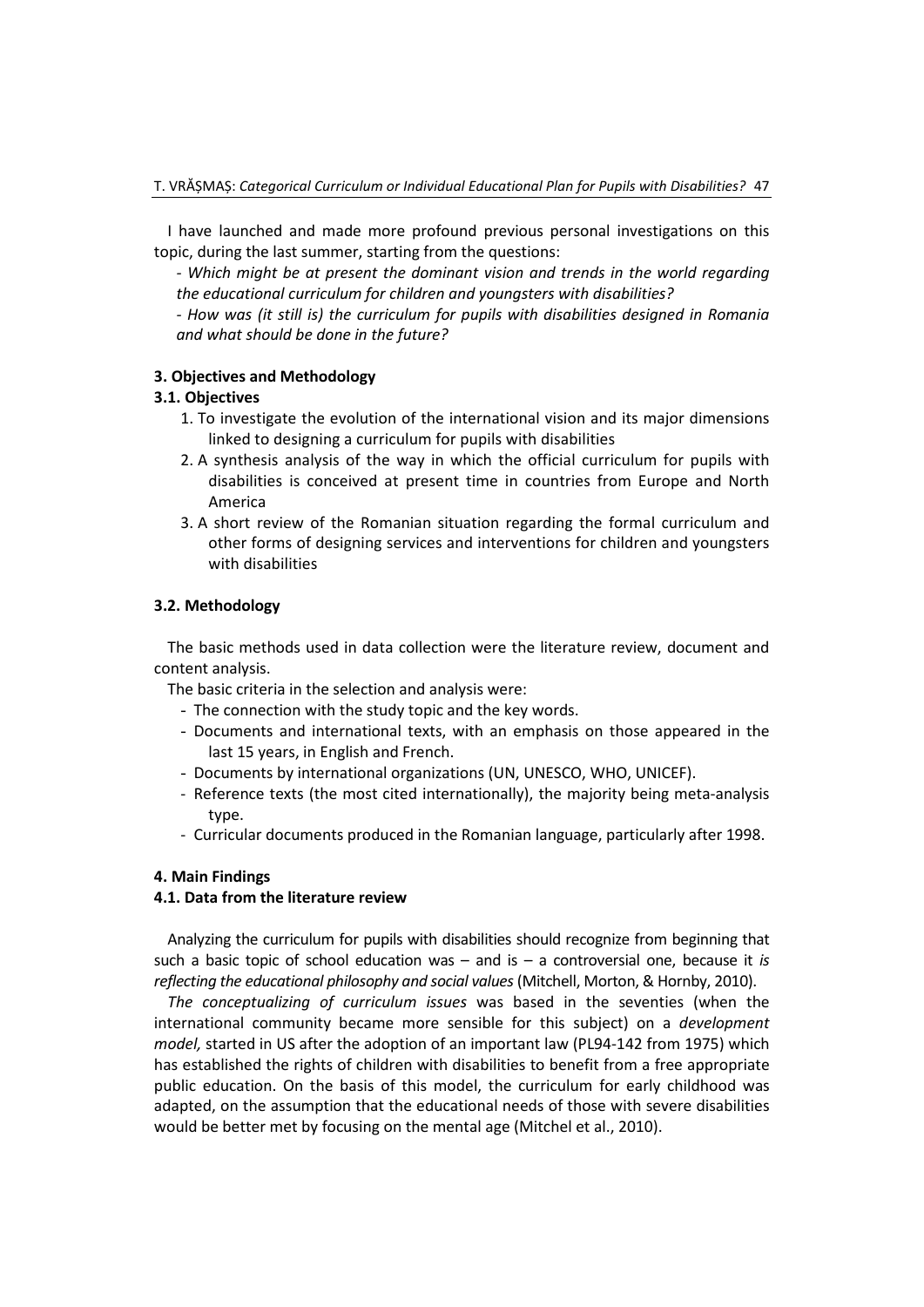At the end of the eighties, the *functional model* become dominant in the curriculum construction for such pupils, which means focusing on the proper abilities of a certain age, in order to function in the community life. From here the idea of an *Individual Educational Plan (IEP*) appeared – compulsory today in the US (and in numerous European countries).

The *third model* according to the above-mentioned authors – the present one – is the *additive* one, reflecting *the inclusion of pupils with disabilities in the ordinary school classes and curriculum* – with an emphasis on the design centered on the person who is learning – and basically means various *modalities through which pupils with disabilities can participate to the curriculum of the general education*.

*The actual vision regarding the nature of the curriculum for pupils with disabilities is human rights based, meaning equality of access but also equity*, in order to have *equal opportunities for participating to the general curriculum,* through various ways of making it *more accessible and flexible:* differentiation (UNESCO, 2004), adaptation, modification, addition (for compensation) etc.

There in the world is at present a wide agreement regarding the principle of using for children and youngsters with disabilities the general (inclusive) contexts and educational contents (Jackson, Ryndak, & Wehmeyer, 2010; UNESCO, 2009).

The access to the general curriculum and the emphasis on the individualized (personalized) approach are more and more obvious in **recent international documents.**

A UNICEF report from 2012 is stating that for children with disabilities it is recommended *a common curriculum for all, based upon differentiated and/or individualized instruction, rather than an alternative curriculum being developed for low achievers.*" (p. 2).

A thematic study from 2013 of the Human Rights Council United Nations High Commissioner for Human Rights (UNHCHR) is stipulating that "individualized attention should be considered a central feature of inclusive education" *E, 46).* "The core element of individualized education plans is the involvement of professionals, parents and the student. These plans aim at enabling each student to live, study and act autonomously, with adequate support, taking into account individual capacities" (E, 47) (UNHCHR, 2013).

A more recent document from September 2016 was adopted by the UN Committee on the Rights of Persons with Disabilities – General comment No. 4 (2016), Article 24: Right to inclusive education (from the UN Convention on persons with disabilities, 2007).

Some selections and relevant comments from here are following:

- "The focus is on *learners' capacities and aspirations* rather than content when planning teaching activities." (p. 5).
- "The education system must provide a *personalized educational response*, rather than expecting the student to fit the system." (p. 5).
- Paragraph 2a (from Article 24):

"*Persons with disabilities are not excluded from the general education system* on the basis of disability, and that children with disabilities are not excluded from free and compulsory primary education, or from secondary education, *on the basis of disability;"*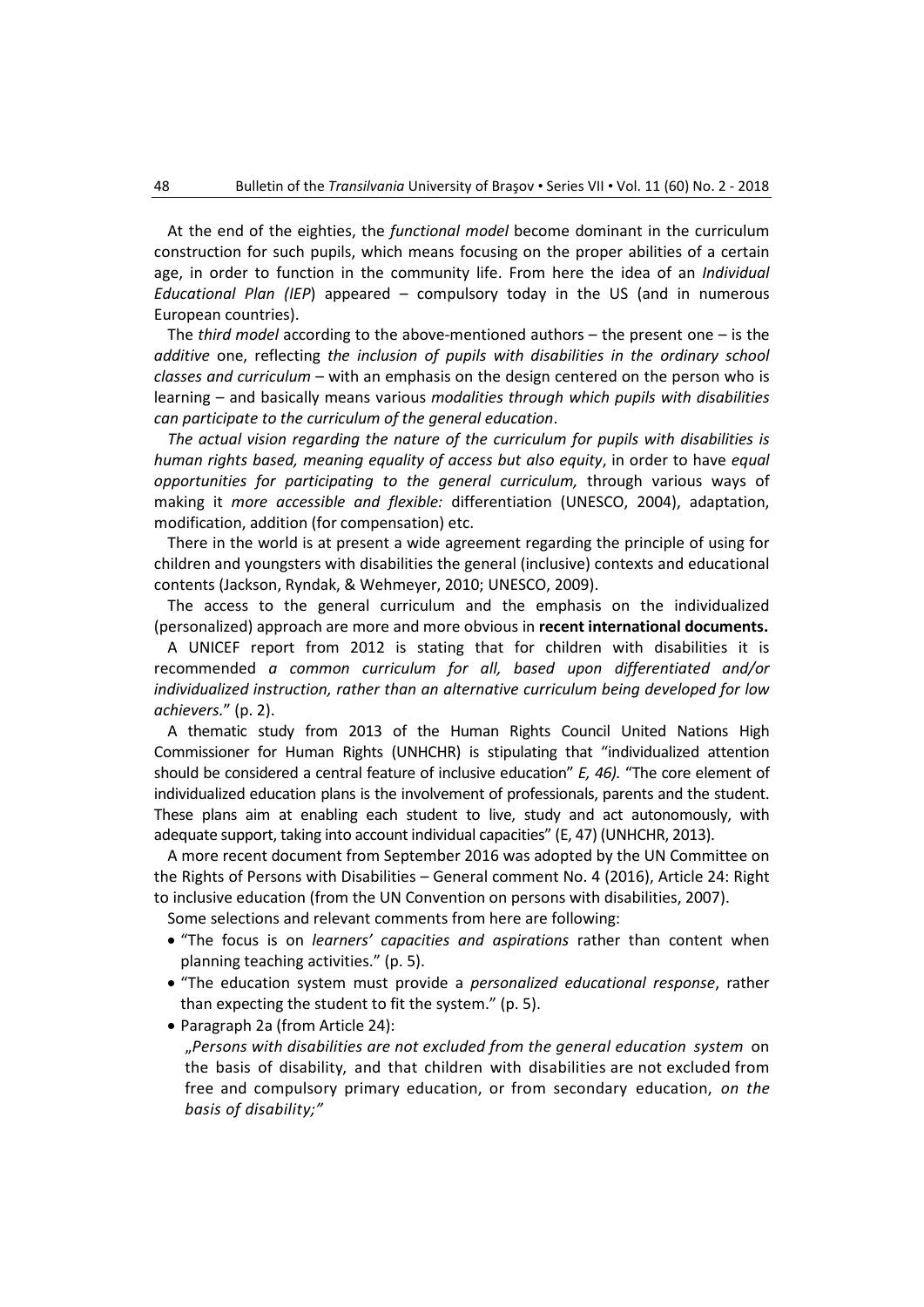The comment: "Paragraph 2(a) *prohibits the exclusion of persons with disabilities from the general education system*, including any *legislative or regulatory provisions* that *limit their inclusion on the basis of their* impairment or its "degree" (p. 7).

• Paragraph 2e (from Article 24)

"Effective individualized support measures are provided in environments that maximize academic and social development, consistent with *the goal of full inclusion*."

The comment on paragraph 2e:

"Paragraph 2e requires that adequate *continuous personalized support* is provided directly."

The Committee emphasizes the necessity for *the provision of individualized education plans,* which can identify the *reasonable accommodations and specific support required for an individual student, including the provision of assistive compensatory aids, specific learning materials in alternative/accessible formats, modes and means of communication, and communication aids and assistive and information technology"* (p. 11).

*The non-categorical vision in special education* – very little known in our country – named by some authors *cross categorical* or *multi categorical –* was launched in the world in the seventies.

Briefly, this relatively new vision on persons with disabilities and their education considers that having various categories and degrees of disabilities do not help very much the education and intervention needed and even has the disadvantage of *labeling* and *stigmatizing a person* …

A controversy with the categorical vision has started and continues … The traditional vision (categorical) seems still preferred for the time being, in taking decisions on service eligibility. The non-categorical approach has gained a lot of fans, but adherence to this vision is particularly shown in the field of training and certifying the teachers for special education (Wheldall, 1994).

The non-*categorical vision* does match of course better – than the classical vision – with the *goal of promoting inclusive education* and has an important implication – *the need for emphasizing the individual (personal) approach.*

Mitchell (2015) considers that one of the ways to overcome barriers towards inclusive education in the world is moving away from categorization systems. Many legislative systems are taking distance from psychometric testing and categorizing pupils by ability/disability. Examples of such countries are Sweden, Scotland, Denmark, Norway, England – with the exception of the most profound disabilities – and more recently Portugal (EADSNE, 2012).

### **4.2. A brief analysis of the way in which formal curriculum for children with disabilities and/or SEN is conceived in the Euro-Atlantic space legislation**

We have used here the expression *disability and/or SEN (special educational needs)*  suggested in Romania by a recent UNICEF-ISE-RENINCO research report, taken over by a ministerial order (no. 1985/1305/5085 from 2016).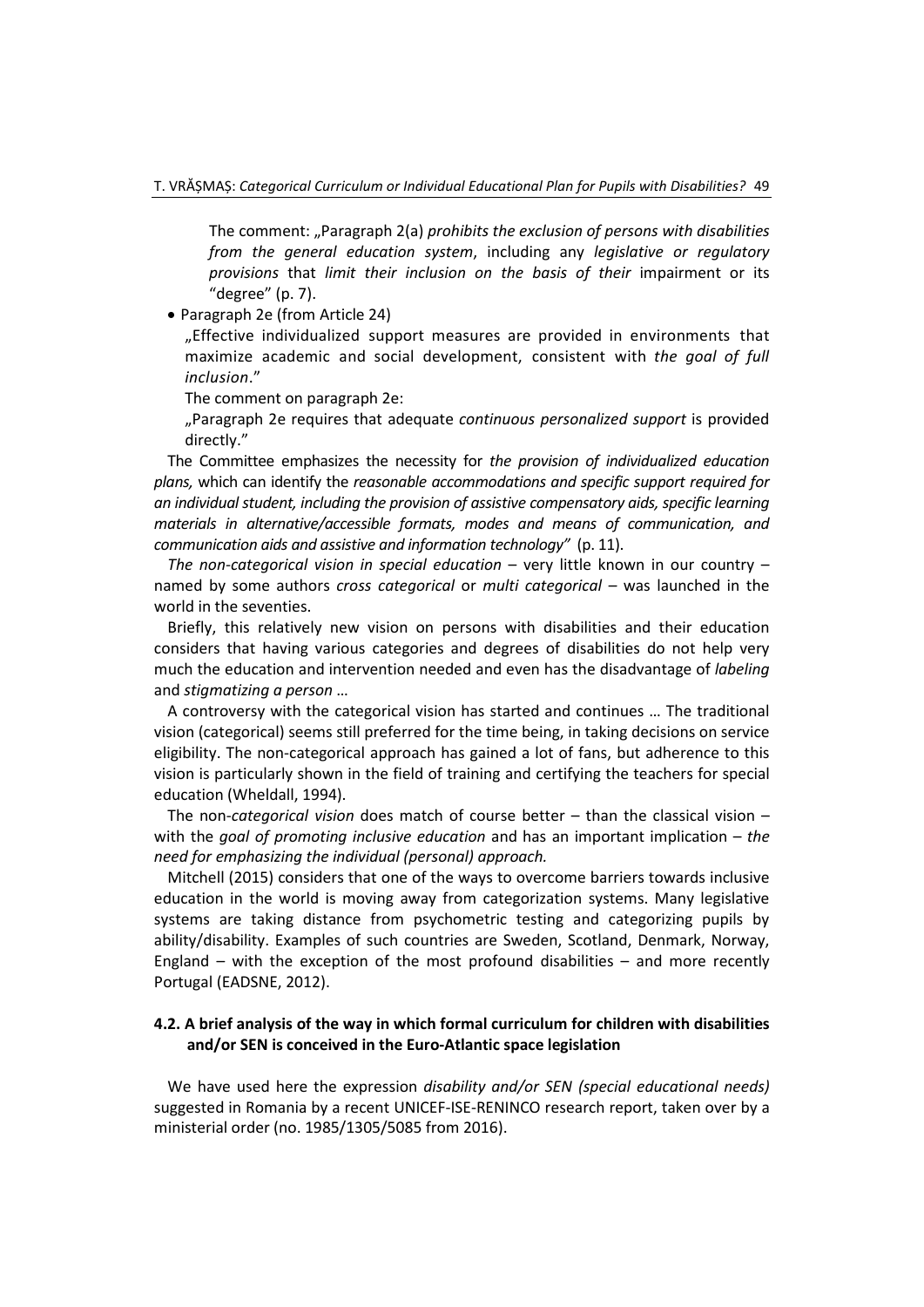The main documentation source was the web page of the European Agency for Special Needs and Inclusive Education (EASNIE – EADSNE before 2014) - [https://www.european](https://www.european-agency.org/)[agency.org.](https://www.european-agency.org/) This page contains a very rich collection of publications and reports, an updated situation of each member country (all EU members) concerning special needs education. Other publications from USA, Canada and Europe have been explored as well.

| Country                          | How the curriculum is mentioned. The                                                                                                                                                                                                                                                                                                                                                                                                                                                                                              | <b>Other forms of individualized</b>                                                                                                                                                                                                                                                                                                                                                                                                                                               |
|----------------------------------|-----------------------------------------------------------------------------------------------------------------------------------------------------------------------------------------------------------------------------------------------------------------------------------------------------------------------------------------------------------------------------------------------------------------------------------------------------------------------------------------------------------------------------------|------------------------------------------------------------------------------------------------------------------------------------------------------------------------------------------------------------------------------------------------------------------------------------------------------------------------------------------------------------------------------------------------------------------------------------------------------------------------------------|
|                                  | name of the educational project                                                                                                                                                                                                                                                                                                                                                                                                                                                                                                   | intervention. Observations                                                                                                                                                                                                                                                                                                                                                                                                                                                         |
| Austria                          | Individual Educational Plans are used for<br>SEN, as instruments of educational planning<br>and assessment, for ensuring quality<br>education (Inclusive Education and<br>Assessment in the district of Reutte)                                                                                                                                                                                                                                                                                                                   | The<br>curriculum<br>for<br>pupils<br>with<br>disabilities has been revised starting<br>with the school year 2008-2009 (more<br>detailed information only in German).                                                                                                                                                                                                                                                                                                              |
| Canada                           | Individual Educational Plans (Plan éducatif In Toronto there is a non-categorical<br>personnalisé, 2010)                                                                                                                                                                                                                                                                                                                                                                                                                          | approach in special education.                                                                                                                                                                                                                                                                                                                                                                                                                                                     |
| <b>Denmark</b><br><b>England</b> | The schooling for SEN pupils is made inside<br>the framework of all subjects from the<br>general school (Folkeskole). The instruction<br>aims are similar with those applicable at<br>various levels of the general educational<br>system. The design of the school courses<br>has to take into account, at the largest<br>possible extent, the individual aspects -<br>qualifications, maturity and own interests.<br>(EASNIE, 2017).<br>All schools and authorities have to supply<br>for SEN children the national curriculum, | Denmark<br>has<br>non-categorical<br>a<br>approach. For transition planning (VI-IX<br>grades) an educational register and an<br>educational plan are designed. An<br>educational plan (IX a). The last one is<br>a kind of grade portfolio with pupil<br>products. The register contains data<br>linked to the counseling process and<br>pupil choices during this<br>process<br>(EASNIE, 2014).<br>The recent law on children and families<br>(2014) has introduced The Education |
|                                  | which is enough flexible in order to allow<br>different rhythms and learning styles. IEP<br>(Individual Education Plan) is not legally<br>stipulated, IEP has been used in England for<br>SEN children in many schools (EASNIE,<br>2017).                                                                                                                                                                                                                                                                                         | Health and Care Plan, which can be<br>used both in general and in special<br>schools. SENCO (SEN Coordinator in<br>ordinary schools) has an important role<br>in designing and monitoring this plan<br>(EASNIE, 2017).                                                                                                                                                                                                                                                             |
| <b>Finland</b>                   | In order to promote inclusive education,<br>the separate curriculum $-$ for special<br>education (schools) - has been abolished<br>and all children with disabilities have now<br>Individual Educational Plans (PEI).                                                                                                                                                                                                                                                                                                             | Reference to special education for a<br>child is made by the phrase, need of<br>special support (EASNIE, 2017).                                                                                                                                                                                                                                                                                                                                                                    |
| <b>France</b>                    | Personalized schooling project (PSP).<br>PSP regards all children whose situation<br>corresponds to the legal definition of<br>disability (handicap in French).<br>Personalized program<br>of<br>educational<br>success - PPES – refers to pupils at risk of<br>not assimilating certain knowledge and<br>competences expected at the end of an<br>educational cycle (Répondre aux besoins<br>).                                                                                                                                  | Welcoming individualized project - for<br>pupils with chronic diseases<br>(i.e.:<br>asthma),<br>food<br>allergies<br>and<br>intolerances, in order to benefit from<br>an ordinary schooling.<br>Personalized accompanying plan<br>allows each pupil with a learning<br>disorder, presenting long term learning<br>difficulties to benefit from services and<br>pedagogical adaptations.                                                                                            |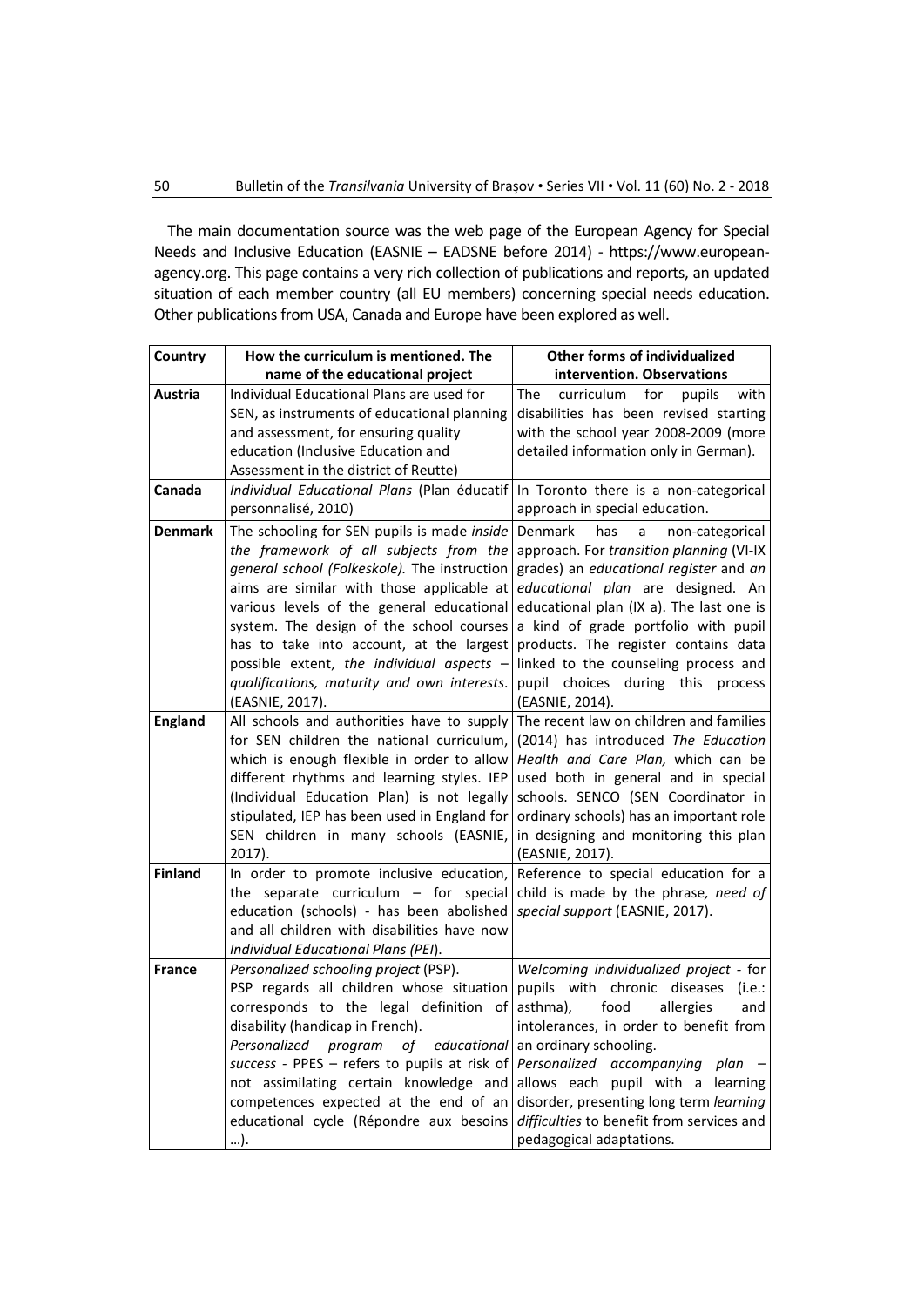|  |  |  | T. VRĂȘMAȘ: Categorical Curriculum or Individual Educational Plan for Pupils with Disabilities? 51 |  |
|--|--|--|----------------------------------------------------------------------------------------------------|--|
|--|--|--|----------------------------------------------------------------------------------------------------|--|

| Country         | How the curriculum is mentioned. The                                                       | Other forms of individualized                            |
|-----------------|--------------------------------------------------------------------------------------------|----------------------------------------------------------|
|                 | name of the educational project                                                            | intervention. Observations                               |
| <b>Ireland</b>  | Individual Educational Plans have been The local SEN organizer is consulted                |                                                          |
|                 | introduced in 2004, through the law named and                                              | involved<br>in<br>IEP<br>(Special                        |
|                 | Education<br>of<br>Persons<br>with                                                         | Special   Educational Needs Organizer - SENO).           |
|                 | Educational Needs) - EASNIE 2017                                                           |                                                          |
| <b>Island</b>   | school will<br>ensure<br>The                                                               | an <i>Individual</i> Observation: The information on the |
|                 | Educational Plan (IEP) for each registered left column is part of a future project.        |                                                          |
|                 | child with SEN. IEP would emphasize the                                                    |                                                          |
|                 | support which the school can supply                                                        |                                                          |
|                 | (Ascension Island Education Policy, 2010).                                                 |                                                          |
| Italy           | Individual Educational Plan (IEP, designed   Individual Life Project - according to        |                                                          |
|                 | through collaboration by the local health                                                  | disability legislation,<br>designed<br>by                |
|                 | authority, support an curriculum teachers,                                                 | parents,<br>local social<br>and<br>health                |
|                 | educators and education assistants, in                                                     | services.                                                |
|                 | partnership with parents (EASNIE 2017).                                                    |                                                          |
| Latvia          | For every pupil with SEN included in classes of                                            |                                                          |
|                 | the general school an Individual Educational                                               |                                                          |
|                 | Plan is compulsory (EADSNE, 2012).                                                         |                                                          |
| <b>Moldova</b>  | The educational process for children with The IEP was approved by Order of the             |                                                          |
|                 | SEN is based on the general education Education Ministry and by the Decision               |                                                          |
|                 | curriculum, a framework study plan and the $\sigma$ of the National Council for Curriculum |                                                          |
|                 | Individual Educational Plan (Învățămîntul in 2011.                                         |                                                          |
|                 | special prezentare generală).                                                              |                                                          |
| <b>Norway</b>   | The pupils from primary and secondary Norway is known as one of the                        |                                                          |
|                 | education have the right to an <i>individual</i> countries which are promoting the         |                                                          |
|                 | educational plan (individual curriculum of non-categorical approach.                       |                                                          |
|                 | subjects), which also comprises objectives                                                 |                                                          |
|                 | and contents of special education.                                                         |                                                          |
| Poland          | The education of children with disabilities is                                             |                                                          |
|                 | based on an Individual Educational and                                                     |                                                          |
|                 | Therapeutic Program, which follows the                                                     |                                                          |
|                 | tasks of the core curriculum, adapted to the                                               |                                                          |
|                 | capacities and individual needs (EASNIE,                                                   |                                                          |
|                 | 2017).                                                                                     |                                                          |
| Portugal        | Individual<br>Educational<br>Plan<br>The                                                   | is The Individual Transition Plan facilitates            |
|                 | establishing the educational needs and the the                                             | post-school<br>life<br>and/or<br>the                     |
|                 | intervention and support needed services.                                                  | professional activity (EADSNE, 2012).                    |
| <b>Scotland</b> | The Coordinated Support Plan - CSP); this                                                  | It is compulsory that CSP has also                       |
|                 | plan may be established for a certain educational objectives.                              |                                                          |
|                 | child/pupil following<br>some<br>criteria                                                  | CSP must have a coordinator.                             |
|                 | essentially if he or she has more complex                                                  |                                                          |
|                 | and multiple support needs (additional                                                     |                                                          |
|                 | support needs) (EASNIE, 2017)                                                              |                                                          |
| <b>Serbia</b>   | The implementation of the Individual The results of this study in Serbia are               |                                                          |
|                 | <i>Educational Plans</i> is a critical instrument in showing that the introduction         | ot l                                                     |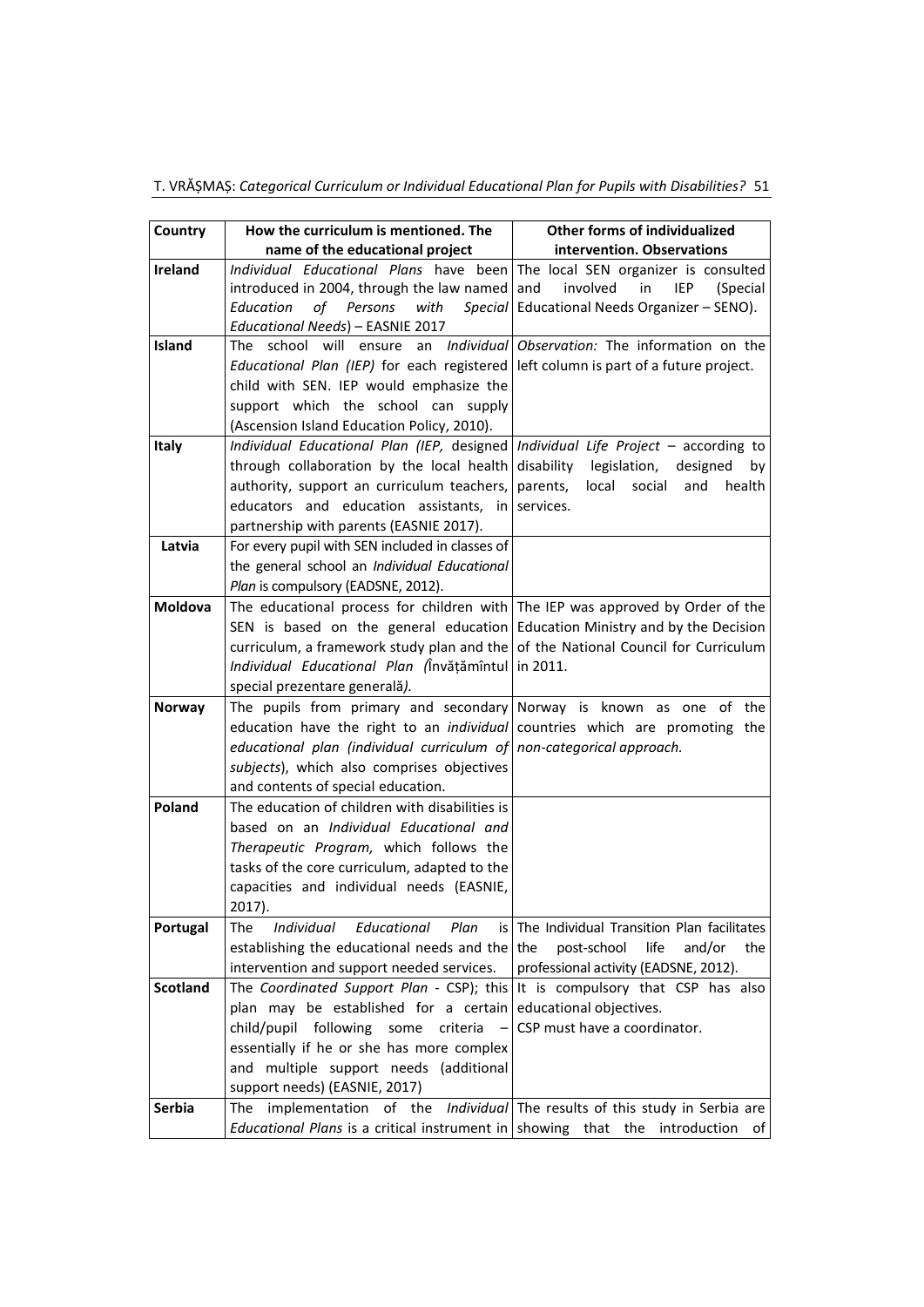| Country         | How the curriculum is mentioned. The                                                                                      | Other forms of individualized                    |
|-----------------|---------------------------------------------------------------------------------------------------------------------------|--------------------------------------------------|
|                 | name of the educational project                                                                                           | intervention. Observations                       |
|                 | the schooling of pupils who need additional Individual                                                                    | Educational<br>Plans<br>has                      |
|                 | support.                                                                                                                  | produced<br>multiple contradictions,             |
|                 | (We recognize here the formula recently between the the old habits' schools                                               |                                                  |
|                 | introduced by Scotland as an alternative for and teachers and the new tasks                                               |                                                  |
|                 | SEN) (Kovač Cerović, Jovanović, & Pavlović   imposed by the inclusive education                                           |                                                  |
|                 | Babić, 2016).                                                                                                             | policies.                                        |
| <b>Slovakia</b> | The majority of the pupils with SEN from $ n $ the special schools for pupils with                                        |                                                  |
|                 | the ordinary schools have an <i>Individual</i> intellectual disabilities the teaching is                                  |                                                  |
|                 | Educational Plan (EASNIE, 2017).                                                                                          | done<br>through<br>internal<br>an                |
|                 |                                                                                                                           | differentiation.                                 |
| <b>USA</b>      | The persons with disabilities have the right $ $ The IEP - Individual Educational                                         |                                                  |
|                 | of equal access to education, syllabus and <i>Program</i> is a formal plan compulsory                                     |                                                  |
|                 | school activities organized by the schools. to be developed for a pupil with                                              |                                                  |
|                 | Pupils with disabilities have access to the disabilities identified in accordance                                         |                                                  |
|                 | those<br>curriculum<br>same<br>as                                                                                         | without   with IDEA, annually updated.           |
|                 | disabilities,<br>with<br>adaptations                                                                                      | and <i>Transition</i>                            |
|                 | modifications if necessary, in order to Starting with the date when a child                                               |                                                  |
|                 | respond to the special needs of education.                                                                                | with disabilities has 16 years, inside IEP       |
|                 | The basic law (IDEA, 2004) imposes an there                                                                               | should<br>mentioned<br>be<br>the                 |
|                 | Individual Educational Program (IEP) for transition services.                                                             |                                                  |
|                 | children and youngsters with disabilities.                                                                                |                                                  |
| Sweden          | In Sweden, the educational system is The legal provision on Action Plans for                                              |                                                  |
|                 | following the principle of , the school for all'                                                                          | pupils in need of special support are            |
|                 | and the focus is mainly on the kind of                                                                                    | well clarified. The pupil needs are              |
|                 | support needed for each pupil. If a child assessed and the Action Plan designed                                           |                                                  |
|                 | needs a special support, then an Action Plan<br>is designed. The school education is those needs, what measures should be | would contain information regarding              |
|                 | delivered<br>according<br>to                                                                                              | the national taken, and how these measures would |
|                 | curriculum, with emphasis on meeting the be monitored and assessed.                                                       |                                                  |
|                 | individual learning needs (EADSNE, 2012).                                                                                 |                                                  |
| <b>Wales</b>    | <b>Individual Educational Plan</b>                                                                                        | The draft law from December 2016 is              |
|                 | In a draft law (ALNET) – see the column on called Additional Learning Needs and                                           |                                                  |
|                 | the right - there is a proposal for an <i>Educational Tribunal</i> (ALNET).                                               |                                                  |
|                 | Individual Development Plan.                                                                                              |                                                  |
| <b>Hungary</b>  | As the Hungarian educational system is The schools in which pupils with                                                   |                                                  |
|                 | decentralized, both general and special disabilities are learning should take                                             |                                                  |
|                 | schools can design their own curriculum, in $ $ into account the Curriculum guidelines                                    |                                                  |
|                 | line with core National Curriculum.                                                                                       | for the education of children with               |
|                 | The National Curriculum applies to all disabilities,                                                                      | 2007<br>(Open<br>Society                         |
|                 | schools and can be tailored in such a way as $ $ Foundation, 2007)                                                        |                                                  |
|                 | to meet the particular needs of some                                                                                      |                                                  |
|                 | schools, pupils or larger community.                                                                                      |                                                  |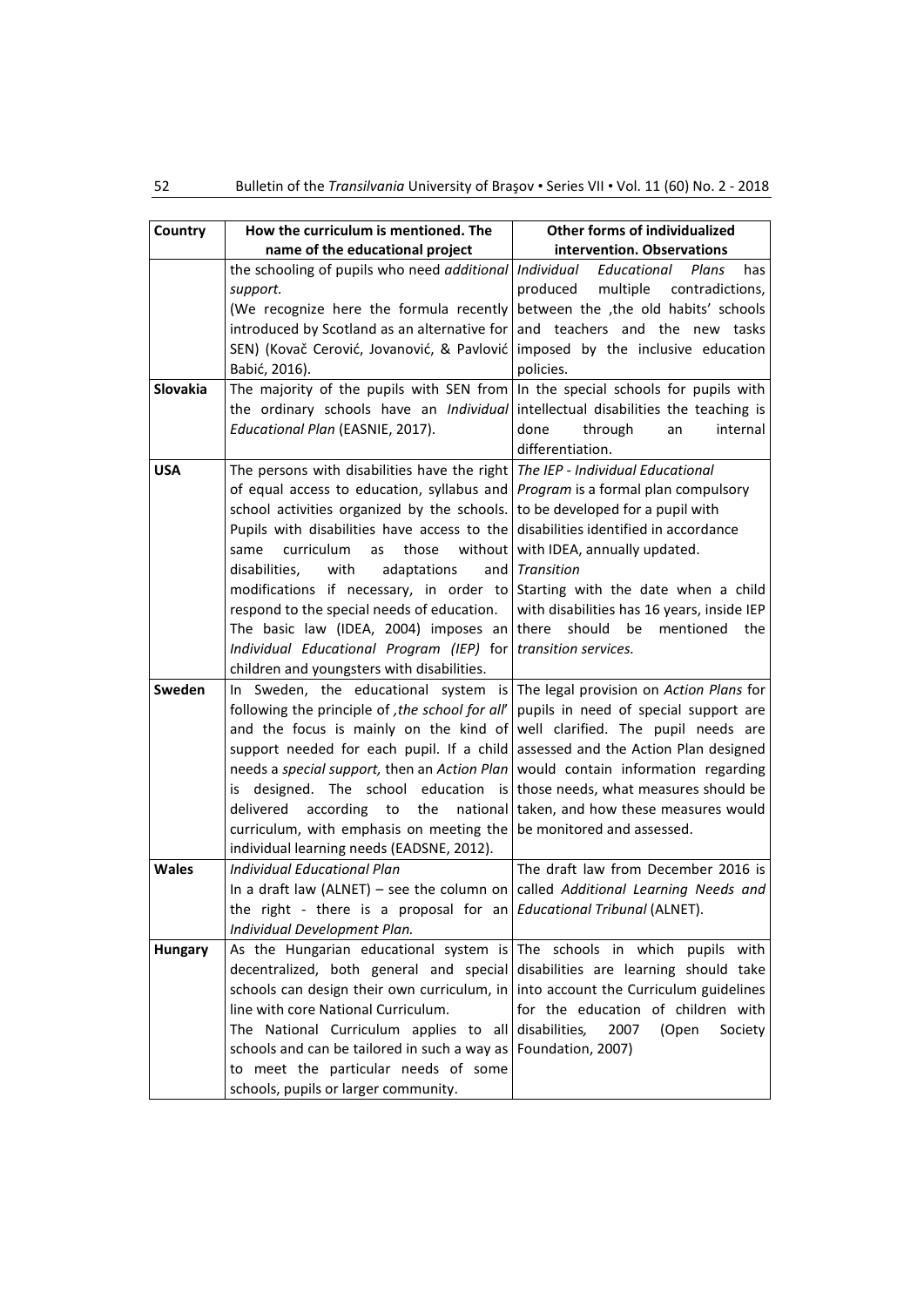# **4.3.The Romanian situation regarding the curriculum for special education (schools) and other forms of designing services and intervention for children with disabilities and/or SEN**

Until the curriculum reform in 1998, in the special schools from Romania the study plans and the corresponding syllabus were designed based on types and levels of disability, for all educational levels – preschool, primary, gymnasium, vocational schools, lyceum). These formal documents were developed at the national level inside the *curriculum sector of The National Institute for Rehabilitation and Special Education of*  Handicapped Persons<sup>[2](#page-8-0)</sup>, during the period 1992-1993. The focus of this formal curriculum at that time was on the type and degree of the handicap, *a vision influenced by the defectological tradition*. The same vision was clear in the Education Law from 1995 (art. 44), as well.

After 2002, initiated from the child protection authorities and supported by UNICEF Romania, new forms of designing services and the intervention needed for children with disabilities (handicap) were introduced: *the Personalized Service Plan* and *the Personalized Intervention Plan.* The last one is more relevant for education but its use in special or ordinary schools is not clearly stipulated in the legislation (regarding in particular the responsibility and the obligation to be completed).

The formal curriculum official documents for special schools nowadays, approved by the Education Ministry in 2005 are still developed on the level of disability – more precise on the impairment level – on two categories: a) moderate and mild impairments b) severe, profound and associated impairments. For the preparatory class of special education a new study plan was approved in 2012. This was designed in the categorical manner on the two levels mentioned above.

The relevant text regarding the formal curriculum, from the actual legislation - The National Education Law (No. 1/2011) mentioned in Section 13 ("Special and integrated special education", art. 48-52) is the following: "Special education has study plans and syllabus, syllabus for psycho- pedagogical assistance, textbooks and alternative didactic methodologies, adapted to the type and degree of the disability ..." (art. 53).

In 2016 two new forms of designing the intervention for children with disabilities appeared in our legislation: *Habilitation-rehabilitation plan for the child with disabilities* and *Individualized services plan.* It is not our purpose – and it is too early - to analyze here these new formal plans.

#### **4. Discussion**

-

In 1995, when the Education law was adopted in our country, the situation in Europe, in the world and in Romania, regarding *curriculum issues for pupils with disabilities* was under change and transition – towards the actual model of *equal rights and opportunities for accessing the general curriculum*. In 2011 the global situation (including the European one) and the trends were clearly already settled in many

<span id="page-8-0"></span><sup>&</sup>lt;sup>2</sup> This National Institute does not exist anymore.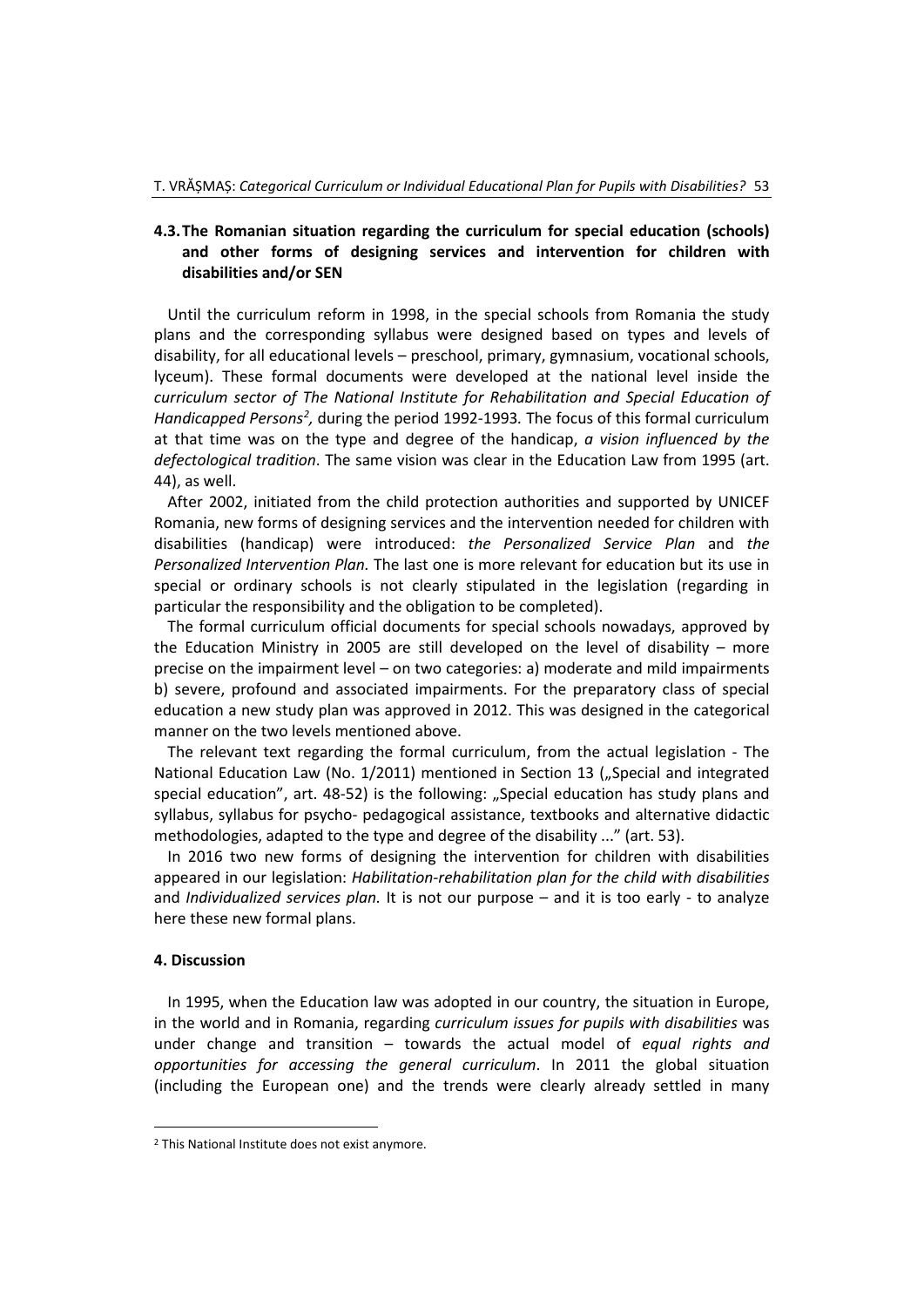countries. In Romania, the legal provision on curriculum for children with disabilities, National Education Law, art. 53, issued in 2011 is almost similar with the one from the previous law, from 1995. The categorical focus – on the type and degree of disability (handicap) - is somehow justified due to the nature of the social legislation for persons with disabilities (handicap) in Romania after 1990. That means the decision for eligibility of social services supply for persons with disabilities (handicap) is made on the following criteria "*on the basis of qualifying for a degree of handicap, in relation to the degree/level of handicap" (Law no. 448/2006, art. 85).*

From a psycho-pedagogical perspective and taking into account the recent evolutions (3.1) and the situation from the Euro-Atlantic space presented above (3.2) it is more difficult to understand *why in Romania the vision and the 'state of art' regarding the curriculum offered in schools for children with disabilities seems unchanged in the last 25 years...*

The focus on the degree of disability – unfortunately understood here as impairment (deficiency) – may be interpreted in a wider context, as a region of Europe – The Central and East European Region. A UNICEF Report from 2012 makes a connection with the historical vision (paradigm) of *defectology* (former name of special psycho-pedagogy in Romania) *–* a theory from Soviet Union inspiration, powerfully influenced by the medical model. Another UNICEF study from 1998 (Ainscow, & Haile-Giorgis) shows that the medical model in determining the label for a child was very powerful. Under the same logic, Peters (2013) states that some people receive the *label of being ill* and *they are separated - on the basis of this diagnose - in separated programs*, where it is supposed that they can become functional, for a place in the society, as 'handicapped … *The focus is only on the individual … the context is neglected.*

At present time the model which is widely accepted as *favoring the human rights fulfillment for people with disabilities* is the social model. World Health Organization is recommending a bio-psycho-social model, inside their classifications related to disability (2001, 2007). This vision takes into account *not only the individual but also the environment, as part of the context*.

There are signs of a needed change in our country too. The National Strategy "*Towards a society without barriers for persons with disabilities, 2016-2020*, has the following reference to the curriculum issues, in line with the international developments: "The categorical approach of the curriculum delivered for pupils with disabilities from special education (schools) does not value the non categorical vision proposed by inclusive education" (p. 28).

#### **5. Conclusions and Recommendations**

#### **5.1. Conclusions**

The nature of the curriculum delivered for pupils with disabilities is determined by human rights, by *the imperative of equality, from two points of view*. The first one is *the access equality*, but this must be accompanied by the *equity side*, which is referring to the *real participation and equal opportunities*. In curriculum terms, the equity means the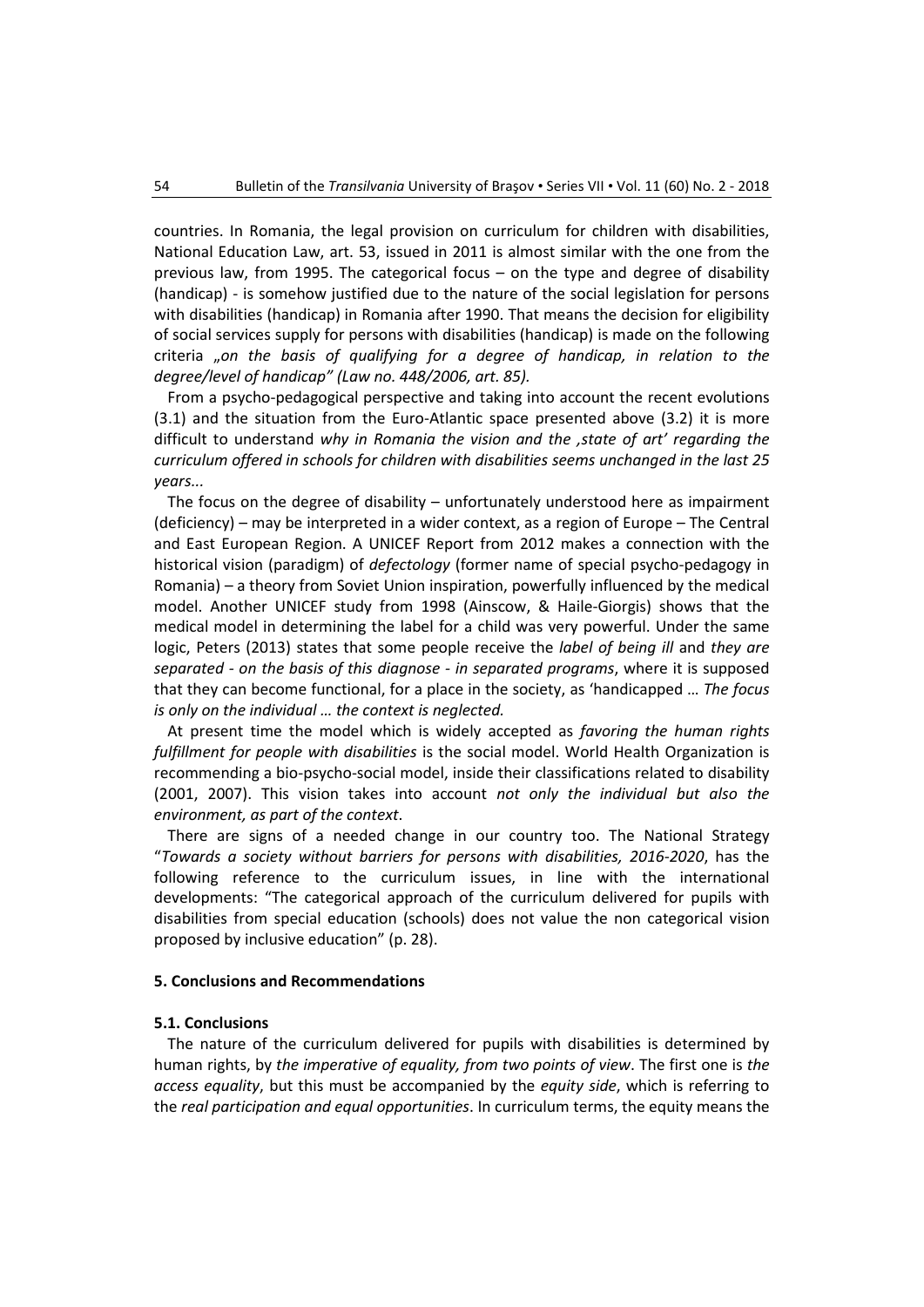need for *making the curriculum more accessible and more flexible, for a variety of individual features and needs*…

*The individualized way of designing the content of school education –* as we saw at point 3.1 and 3.2 is the most widespread manner of curriculum design for these pupils. Even if we could not analyze all countries from the Euro-Atlantic region (only 21) and we have only used two international languages, the general trend is quite clear in the international documents and in these countries' legislation. *The most used manner of curriculum design* is the *Individual Educational Plan* (or Program) - IEP. Mitchell et al. (2010) have identified 199 references to IEP, out of 124 in the US and 75 outside US, mostly in Europe. Another study from 2016 (Alkahtani & Kheirallah, 2006) has analyzed the educational policies regarding IEPs in 6 countries: Australia (Queen Island), Canada (British Columbia), New Zealand, Great Britain, USA and Saudi Arabia.

The *IEP* is usually *correlated with the National Curriculum, the one delivered for all children of a certain age.*

*IEP is designed for each child/pupil with a disability and/or SEN, in order to allow him* or her as good as possible access to and progress in learning.

There some alternative names for IEP or other complementary documents (see France case for instance) which are designed as support intervention for these children (or others) in certain situations, during the schooling.

The basic idea seems to be the fact that support for learning in schools is very much developed in the countries analyzed.

The transition towards the non-categorical model and the start of using the individualized approach in curriculum design is visible even in some countries from the former Soviet bloc – Latvia, Poland and Slovakia – and in countries which are in the process of EU ascension (Moldova and Serbia). All these countries were strongly influenced in the past (before 1990), like Romania, by *the defectology paradigm.*

In our country the legislation maintains the traditional vision, based on categories and degrees of disability (or impairment), including from the curriculum point of view.

If we *really accept the right to inclusive education for these children and youngsters,*  that *focus on the individual (medical) side of disability is a barrier to develop an inclusive educational system.* A small example from the western countries: those who have adopted a non-categorical approach to disability (and special education) are among the *most advanced countries concerning the progress of inclusive education* in Europe (Denmark, Norway, Portugal, Scotland, Sweden) and Canada (Toronto) as well.

The revision of the basic manner in which curriculum for pupils with disabilities is designed – *from the categorical one at present, to the individual one in the future*, needs of course another legislative base, from the educational but also from the larger social perspective. It will be a *long-term process. But it must be supported, promoted and monitored.*

**5.2. Recommendations** (on short and medium term, under the existing legislation):

• A thorough assessment of the nature of the curriculum delivered in schools, the efficiency of the Individual Educational Plans (alternative and/or complementary plans) for children/pupils with disabilities in Europe and North America.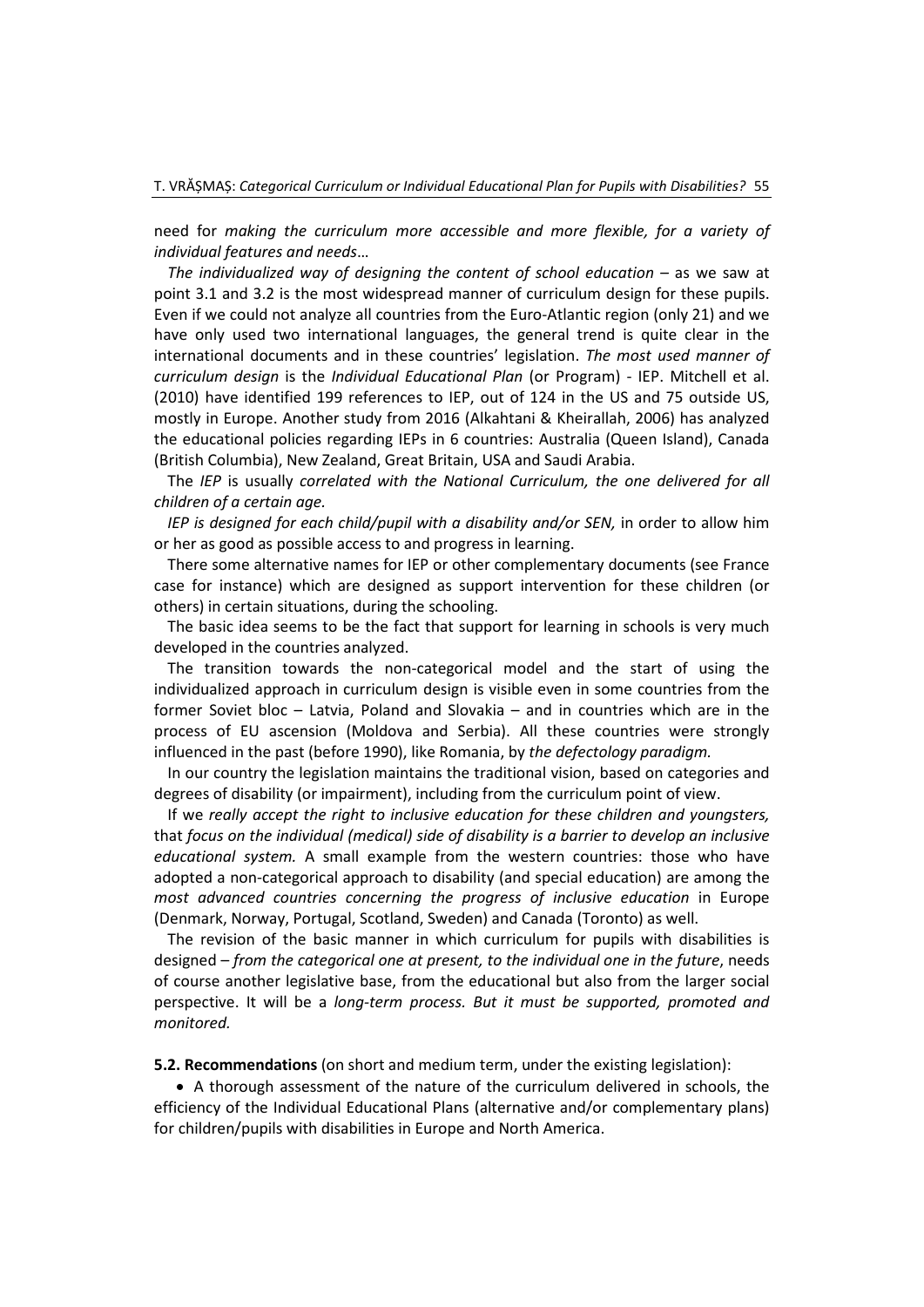• An assessment focused on the utility and efficiency of the actual study plans and syllabus content (the formal curriculum), of other forms of support and intervention designed for children with disabilities, both in special and in ordinary schools from Romania.

• Implementation of pilot-projects focusing on IEPs for children with disabilities, during 1-2 years, in a number of ordinary and special schools in our country.

#### **References**

- Ainscow, M., & Haile-Giorgis, M. (1998). *The education of children with special needs: Problems and Perspectives in Central and Eastern Europe.* UNICEF, Innochenti Occasional Papers. Economic and Social Policy Series, 67, Florence: UNICEF International Child Development Centre.
- Alkahtani, M., & Kheirallah, S. (2016). *Background of Individual Education Plans (IEPs) Policy in Some Countries: A Review, Journal of Education and Practice*, *7*(24), 15-26. Retrieved from<https://www.eric.ed.gov/?id=EJ1112737>
- European Agency for the Development in Special Needs Education EADSNE (2012). *Country Information.* Retrieve from [https://www.european-agency.org](https://www.european-agency.org/)
- European Agency for Special Needs and Inclusive Education EASNIE (2017). *Country Information*. Retrieve fro[m https://www.european-agency.org/country-information](https://www.european-agency.org/country-information)
- Jackson, L. B., Ryndak, D. L., & Wehmeyer, M. L. (2009-2010). The Dynamic Relationship Between Context, Curriculum, and Student Learning: A Case for Inclusive Education as a Research-based Practice**.** *Research and Practice for Persons with Severe Disabilities*, *33-34*, 175-195.
- Kovač Cerović, T., Jovanović, O., & Pavlović Babić, D. (2016). Individual education plan as an agent of inclusiveness of the educational system in Serbia: Different perspectives, achievements and new dilemmas*. PSIHOLOGIJA*, *49*(4), 431-445. Retrieved from [https://www.researchgate.net/publication/312481108](https://www.researchgate.net/publication/312481108%20-%205.08.2017) - 5.08.2017
- *Legea învăţământului nr. 84*. [Education Law, no. 84]. Monitorul Oficial al României 167/31 iul. 1995.
- *Legea nr. 448/2006 privind protecția și promovarea drepturilor persoanelor cu handicap* [Law no. 448/2006 regarding persons with handicap (with further amendments)].
- *Legea nr. 221/2010 pentru ratificarea Convenției privind drepturile persoanelor cu dizabilități, adoptată la New York de Adunarea Generală a Organizației Națiunilor Unite la 13 decembrie 2006* [The Law no. 221 from 2010 concerning the ratification for Romania of the UN *Convention on the rights of persons with disabilities,* adopted in 2006].
- *Legea educației naționale. Legea 1/2011* [The National Education Law, no.1/2011, with further amendments].
- Ministère de l'éducation de Canada (2005). *La planification de l'enseignement individualisé. Normes et lignes directrices. Guide des éducateurs*, Ile-du-Prince-Edouard, Canada. Retrieved from [http://www.gov.pe.ca/photos/](http://www.gov.pe.ca/photos/%20original/edu_IEPFrench10.pdf)  [original/edu\\_IEPFrench10.pdf](http://www.gov.pe.ca/photos/%20original/edu_IEPFrench10.pdf)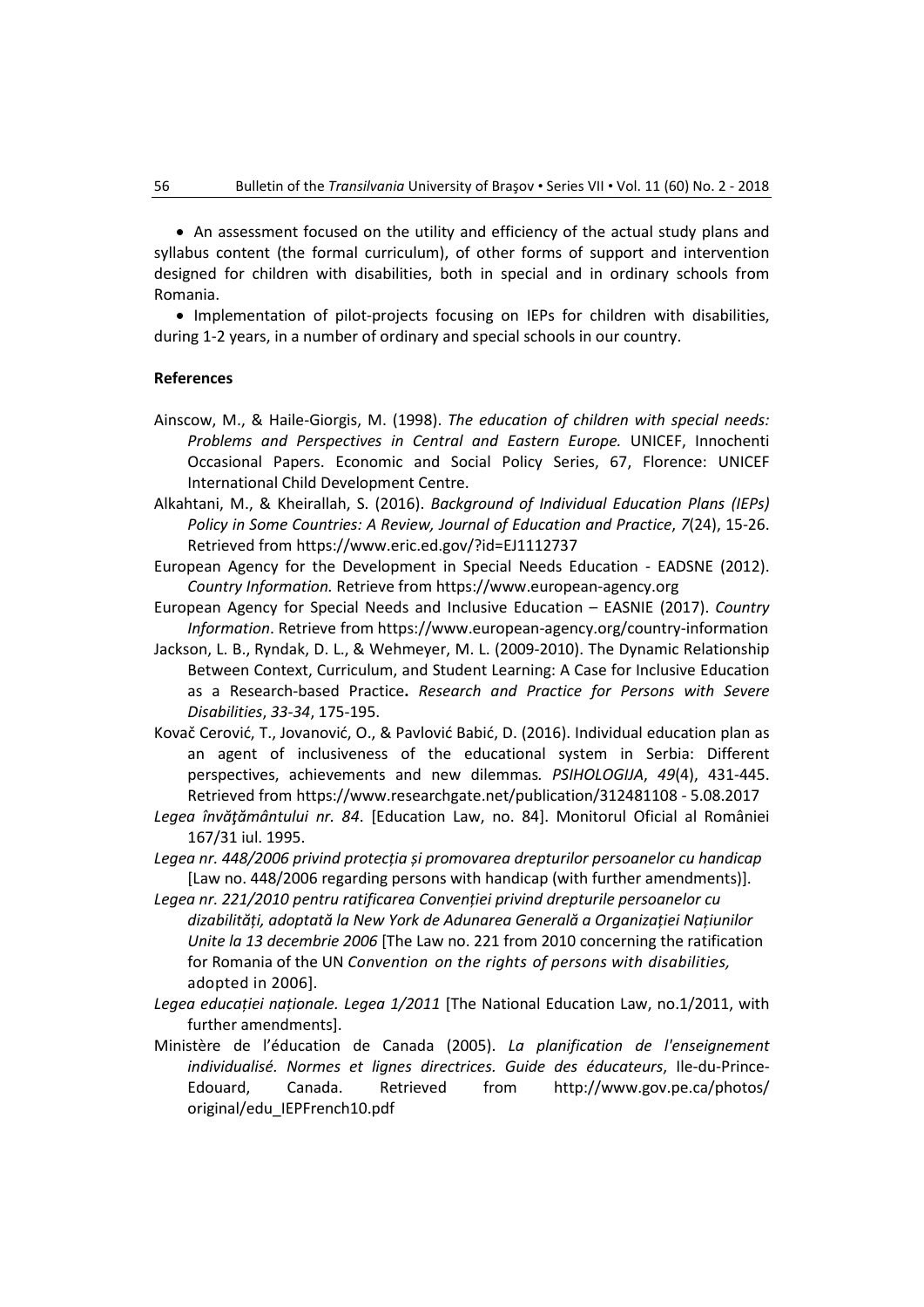- Mitchell, D. (2015). *Education that fits: review of international trends in the education of students with special educational needs, second edition.* Retrieved from [http://www.education.vic.gov.au/Documents/about/department/psdlitreview\\_Edu](http://www.education.vic.gov.au/Documents/about/department/psdlitreview_Educationthatfits.pdf) [cationthatfits.pdf](http://www.education.vic.gov.au/Documents/about/department/psdlitreview_Educationthatfits.pdf)
- Mitchell, D., Morton, M., & Hornby, G. (2010). *Review of the Literature on Individual Education Plans,* Retrieved from [www.educationcounts.govt.nz/\\_data/assets/](http://www.educationcounts.govt.nz/_data/assets/%20pdf_file/0012/102216/Literature-Review-Use-of-the-IEP.pdf)  [pdf\\_file/0012/102216/Literature-Review-Use-of-the-IEP.pdf](http://www.educationcounts.govt.nz/_data/assets/%20pdf_file/0012/102216/Literature-Review-Use-of-the-IEP.pdf)
- Ordinul nr. 1985/1305/5805/2016 privind aprobarea metodologiei pentru evaluarea și intervenția integrată în vederea încadrării copiilor cu dizabilități în grad de handicap, a orientării scolare și profesionale a copiilor cu cerinte educaționale speciale, precum și în vederea abilitării și reabilitării copiilor cu dizabilități și/sau cerințe educaționale speciale [Order no. 1985/1305/5085, adapted short title: Methodology for the assessment and integrated intervention of children with disabilities and/or special educational needs]. Monitorul Oficial al României, Partea I, no. 1019/19.12.2016.
- Peters, S. J. (ed.) (1993). *Education and Disability in Cross-Cultural Perspective*. New York: Garland. Retrieved from [https://books.google.ro/books?id=xoguAgAAQBAJ](https://books.google.ro/books?id=xoguAgAAQBAJ%20&printsec=frontcover&source=gbs_ViewAPI&redir_esc=y#v=onepage&q&f=false)  [&printsec=frontcover&source=gbs\\_ViewAPI&redir\\_esc=y#v=onepage&q&f=false](https://books.google.ro/books?id=xoguAgAAQBAJ%20&printsec=frontcover&source=gbs_ViewAPI&redir_esc=y#v=onepage&q&f=false) – 21.08.2017
- *Strategia națională "O societate fără bariere pentru persoanele cu dizabilități" 2016- 2020* [The National Strategy "A society without barriers for persons with disabilities", 2016-2020]. Monitorul Oficial al României, Anul 184 (XXVIII) — Nr. 737 bis.
- UN Committee on the Rights of Persons with Disabilities (CRPD), *General comment No. 4 (2016), Article 24: Right to inclusive education*, 2 September 2016, CRPD/C/GC/4. Retrieved from [http://www.refworld.org/docid/ 57c977e34. html](http://www.refworld.org/docid/%2057c977e34.%20html)

United Nations General Assembly. Session 61, Resolution 106. *Convention on the Rights of Persons with Disabilities* A/RES/61/106 13 December 2006. Retrieved from [http://www.un.org/ga/search/view\\_doc.asp?symbol=A/RES/61/106](http://www.un.org/ga/search/view_doc.asp?symbol=A/RES/61/106)

UNESCO (2004). *Changing teaching practices. Using curriculum differentiation to respond to students' diversity.* Retrieved from

<http://unesdoc.unesco.org/images/0013/001365/136583e.pdf>

- UNESCO (2009). *Policy Guidelines on Inclusion in Education*, Paris. Retrieved from <http://unesdoc.unesco.org/images/0017/001778/177849e.pdf>
- UNICEF (2012). *The Right of Children with Disabilities to Education: A Rights-Based Approach to Inclusive Education*, Geneva, Retrieved from [https://www.globaldisabilityrightsnow.org/sites/default/files/related](https://www.globaldisabilityrightsnow.org/sites/default/files/related-files/314/Rights_Based_Approach_to_Inclusive_Education_ENGLISH%20%281%29.pdf)[files/314/Rights\\_Based\\_Approach\\_to\\_Inclusive\\_Education\\_ENGLISH%20%281](https://www.globaldisabilityrightsnow.org/sites/default/files/related-files/314/Rights_Based_Approach_to_Inclusive_Education_ENGLISH%20%281%29.pdf)  [%29.pdf](https://www.globaldisabilityrightsnow.org/sites/default/files/related-files/314/Rights_Based_Approach_to_Inclusive_Education_ENGLISH%20%281%29.pdf)
- UNICEF (2016). *Education for all and for everyone: access and participation to education of children with disabilities and /or SEN from the schools participating to UNICEF Campaign Back to school,* UNICEF, ISE, RENINCO, Buzău: Alpha MDN.